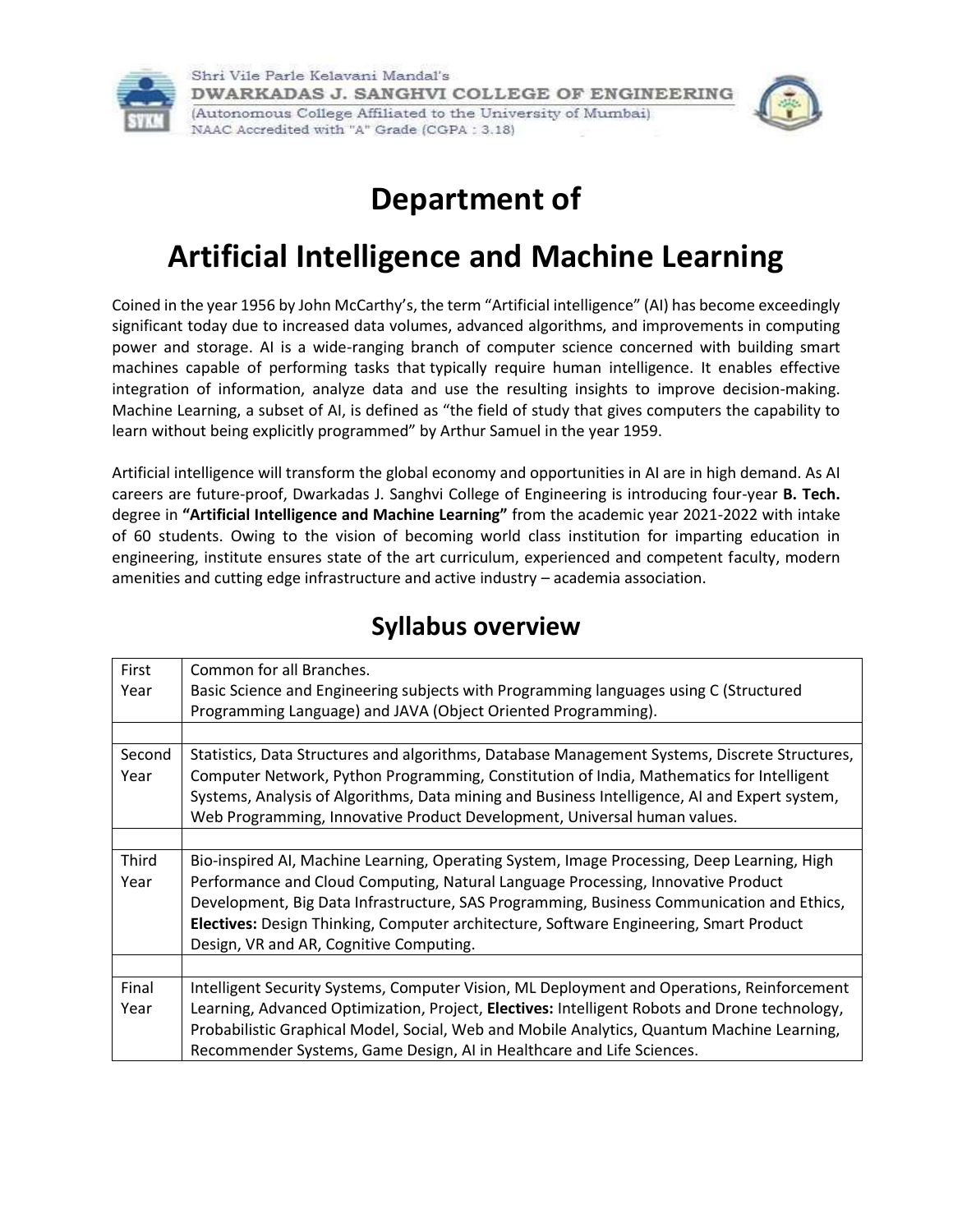

Shri Vile Parle Kelavani Mandal's DWARKADAS J. SANGHVI COLLEGE OF ENGINEERING



(Autonomous College Affiliated to the University of Mumbai) NAAC Accredited with "A" Grade (CGPA: 3.18)



## **Frequently Asked Questions**

1. What is the importance of this branch of Engineering?

Tractica, a market intelligence firm in USA predicts the global [AI software market will be worth \\$126 billion](https://www.tractica.com/newsroom/press-releases/artificial-intelligence-software-market-to-reach-126-0-billion-in-annual-worldwide-revenue-by-2025/)  [by 2025.](https://www.tractica.com/newsroom/press-releases/artificial-intelligence-software-market-to-reach-126-0-billion-in-annual-worldwide-revenue-by-2025/) A 2019 Gartner survey indicates [37% of business enterprises already implemented AI](https://www.gartner.com/en/newsroom/press-releases/2019-01-21-gartner-survey-shows-37-percent-of-organizations-have) in their workplaces. As per machine learning market research report by Market Research Future, the global machine learning market is projected to grow from \$7.3B in 2020 to \$30.6B in 2024. AI career is future proof and its applications are in all most every field including healthcare, education, transportation, retail, communications, agriculture, media, retail, advertising etc.

2. Prerequisites/ Interests required?

A student wishes to pursue career in Artificial Intelligence and Machine Learning shall have interest in Mathematics, Statistics and Programming.

3. What are the placement opportunities?

The opportunities include profile such as AI Engineer, AI Research Scientist, BI Developer, Product Manager, ML Engineer, Cloud Engineer, DevOps Engineer, Data Scientist, Data Analyst, Robotics Process Automation Engineer, Big Data Engineer, Python Programmer, Full Stack developer, Game designer, Software Engineer etc. The few of the related companies are Amdocs, Fractal Analytics, Directi, Quntiphi, Oracle financial services, J.P. Morgan, NSE, ZS, Infosys, TCS, Capgemini, media.net, BNP Paribas, Browser Stack, Deloitte, CitiusTech, Ernst & Young etc.